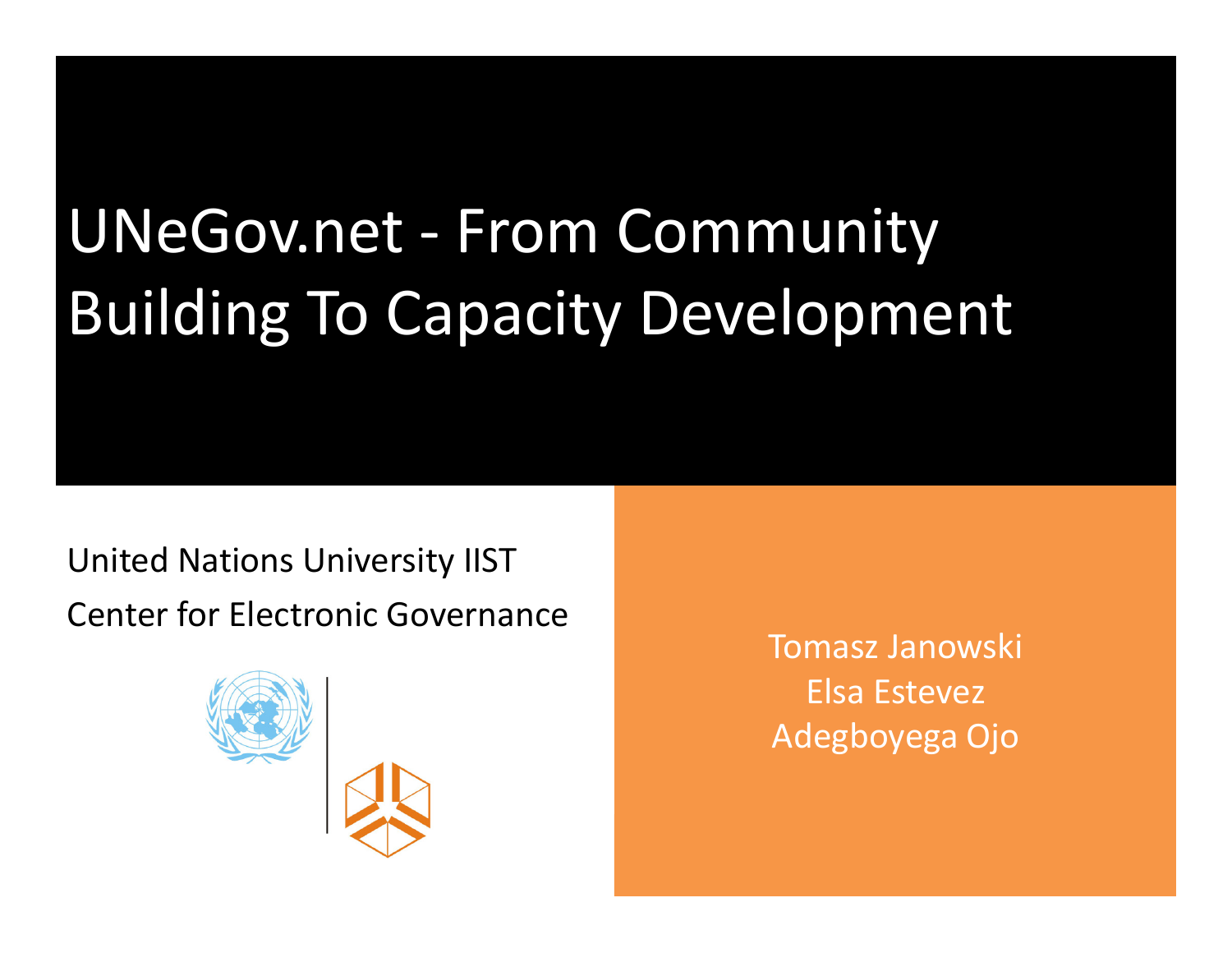# Concept – Community of Practice (and Learning)

<sup>A</sup> group of people who share <sup>a</sup> concern, <sup>a</sup> set of problems, or <sup>a</sup> passion about <sup>a</sup> topic, and whodeepen their knowledge and expertise by interacting on an ongoing basis.

#### **ATTRIBUTES**

- oPurpose
- $\bigcap$ Place
- oPlatform
- $\circ$  Population o
- $\bigcirc$ Profit

#### **STAGES**

- 1) Inquiry identify audience, goals and vision of the community
- 2) Design define activities/roles to support community's goals
- 3)) Prototype - pilot the community with selected stakeholders
- 4) Launch roll out the community to a broader audience
- 5) Grow encourage participation and engagement in activities
- 6) Sustain cultivate and assess the created knowledge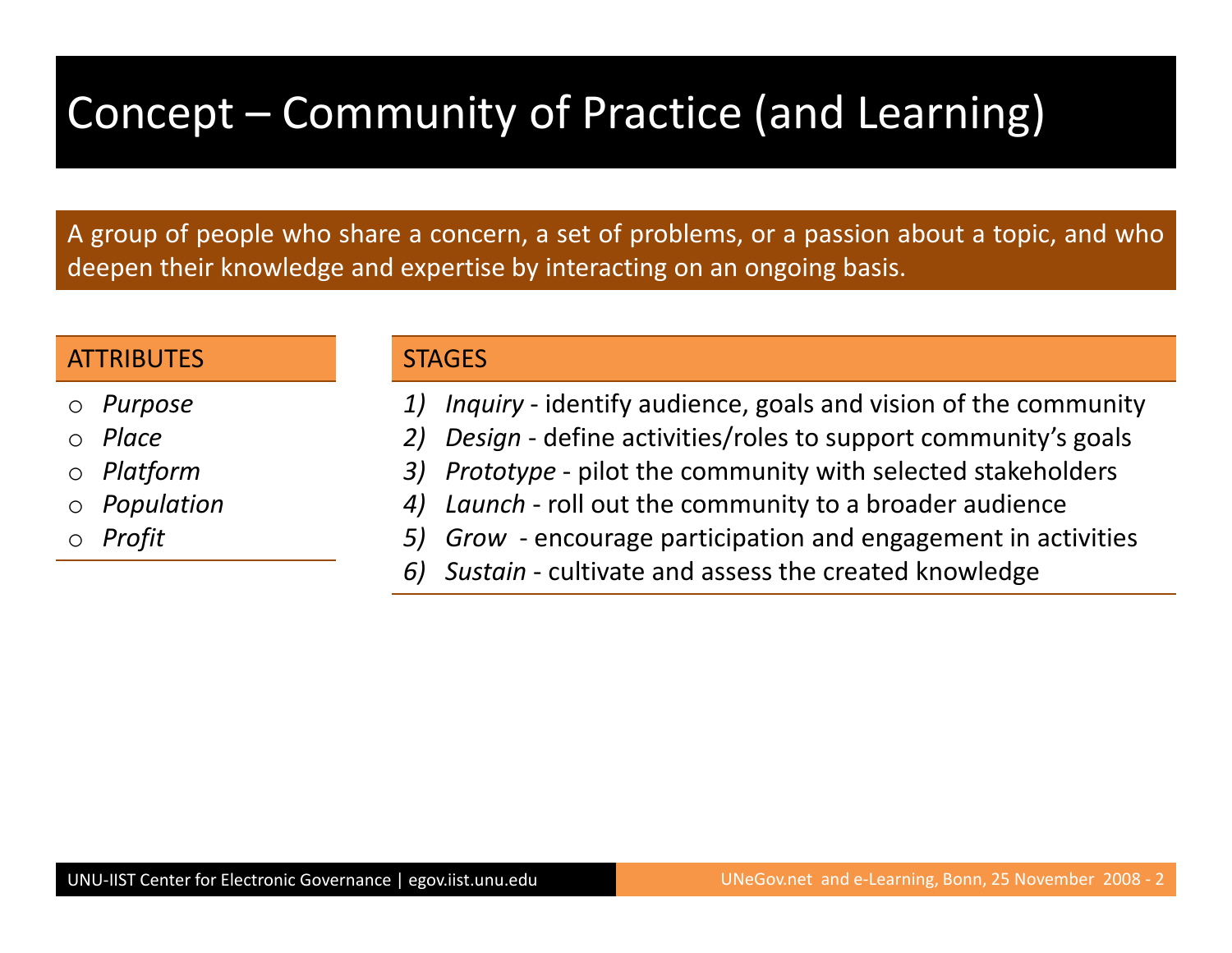#### Theme – Electronic Governance

Electronic Governance – Technology-enabled transformation of government organizations andtheir relationships with citizens, businesses and other arms of government.

#### **REASONS**

- $\bigcirc$ To be responsive to social change
- oTo address public concerns
- oTo deliver effective programs
- $\bigcirc$ To manage public funds efficiently
- oTo implement good governance
- $\bigcirc$ To build engage citizens
- oTo create public value

#### DIMENSIONS

- oProcesses – Reengineering business processes
- oTechnology – Connecting agencies together
- $\Omega$ Policies – Adapting policies/laws to digital world
- $\bigcirc$ People – Agile, well-trained public workforce

#### **RISKS**

- $\bigcirc$ Over-reliance on technology
- oInadequate public consultation
- $\bigcirc$ Insufficient collaboration in government
- $\bigcirc$ Lack of emphasis on building human capacity
- oAbsence internal ownership, vision or strategy
- oPoor management and lack of business case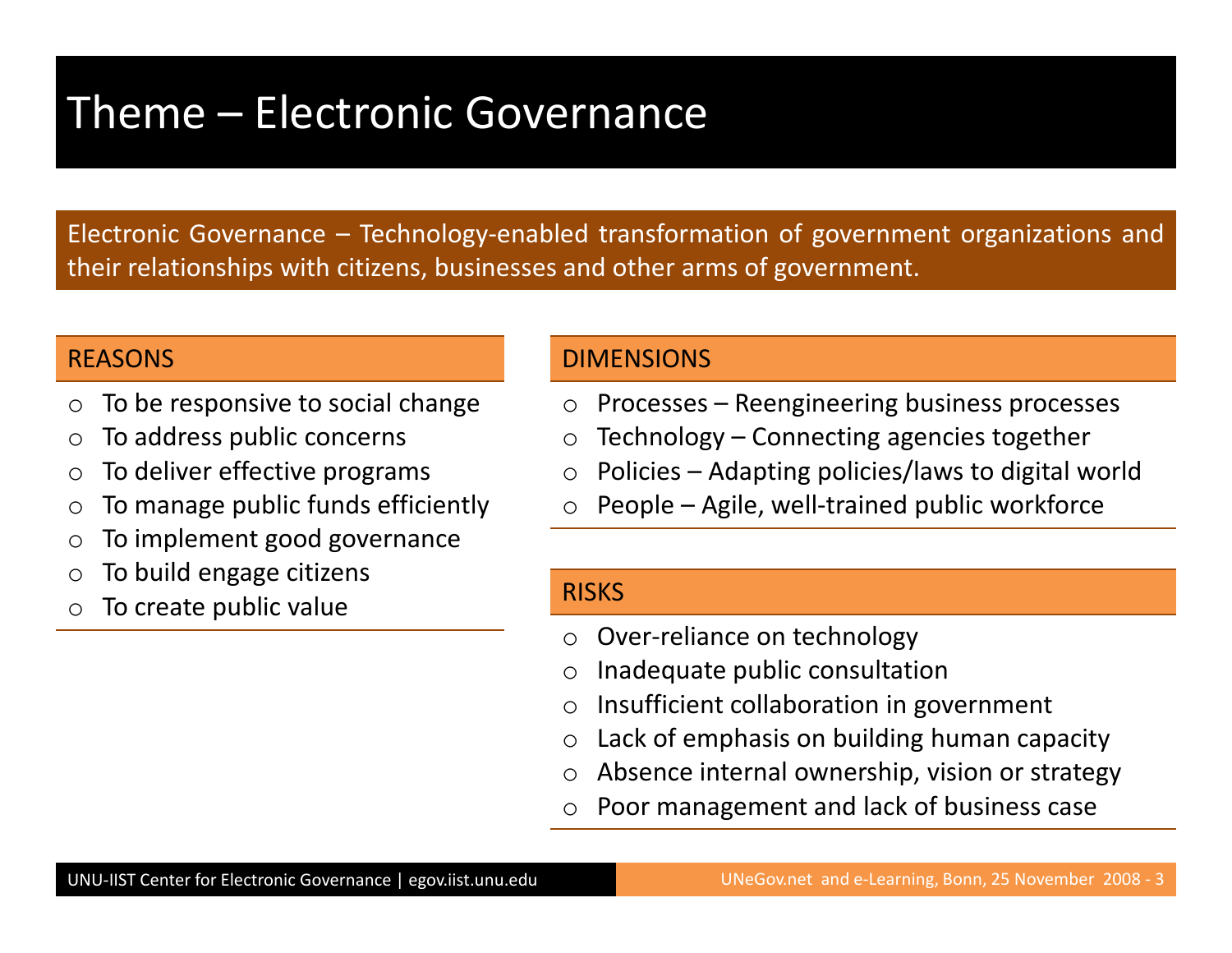# Example – UNeGov.net Facts

| <b>TITLE</b> |                                                                                                                                                                                                                                                | <b>UNeGov.net - Community of Practice for Electronic Governance</b>                                                                                                                             |                                                                                                                                                                                                                                                                                                         |
|--------------|------------------------------------------------------------------------------------------------------------------------------------------------------------------------------------------------------------------------------------------------|-------------------------------------------------------------------------------------------------------------------------------------------------------------------------------------------------|---------------------------------------------------------------------------------------------------------------------------------------------------------------------------------------------------------------------------------------------------------------------------------------------------------|
| <b>AIM</b>   | Developing, sharing and applying concrete solutions for<br>Electronic Governance through research, development and<br>community-wide collaboration, with emphasis on the needs of<br><b>UNeGov.net</b><br>transition and developing countries. |                                                                                                                                                                                                 |                                                                                                                                                                                                                                                                                                         |
| <b>FACTS</b> | <b>Activities</b>                                                                                                                                                                                                                              | <b>Figures</b>                                                                                                                                                                                  | <b>Members</b>                                                                                                                                                                                                                                                                                          |
|              | Workshops<br>1)<br><b>Schools</b><br>2)<br>Conference<br>3)<br>4)<br>Projects<br>5)<br>Portal<br>6)<br>Reports<br>7)<br><b>Surveys</b><br>Curriculum<br>8)<br>9)<br>Practice                                                                   | 16 Workshops<br>$\circ$<br>20 Schools<br>$\circ$<br>3 Conferences<br>$\circ$<br>17+12 Countries<br>$\circ$<br>4665 Participants<br>$\circ$<br>700 Members<br>$\circ$<br>50 Countries<br>$\circ$ | Experts<br>$\bigcirc$<br>- Information Technology<br>- Public Administration<br>- Information Society<br><b>Practitioners</b><br>$\circ$<br>- Technology Managers<br>- Change Managers<br>- Chief Information Officers<br>- Decision Makers<br>- Solution Providers<br><b>Educators and Researchers</b> |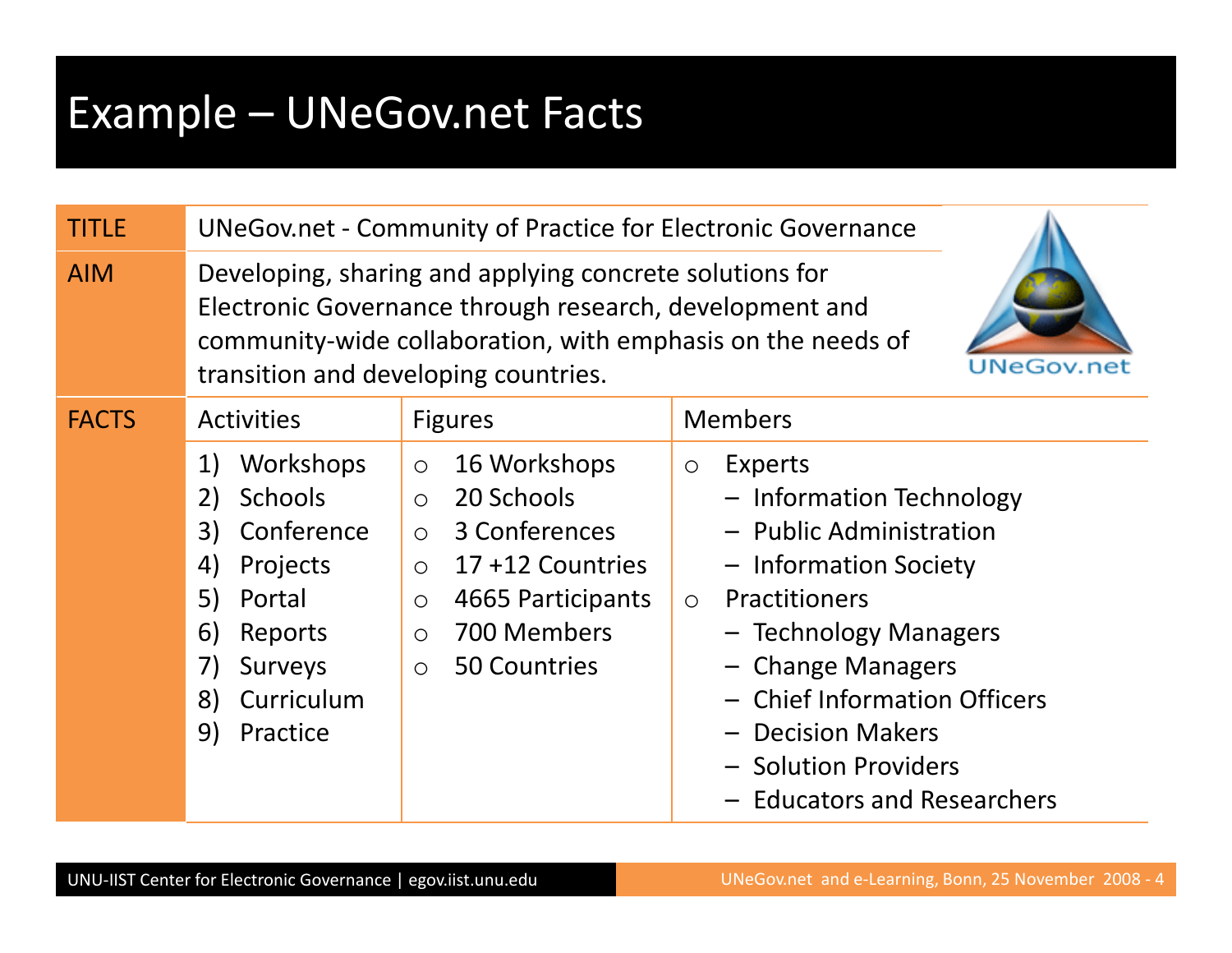### Example – UNeGov.net Highlights



Pyongyang, North Korea, Nov. 2007 | Bishkek, Kyrgyzstan, May 2008 | Loja, Ecuador, September 2008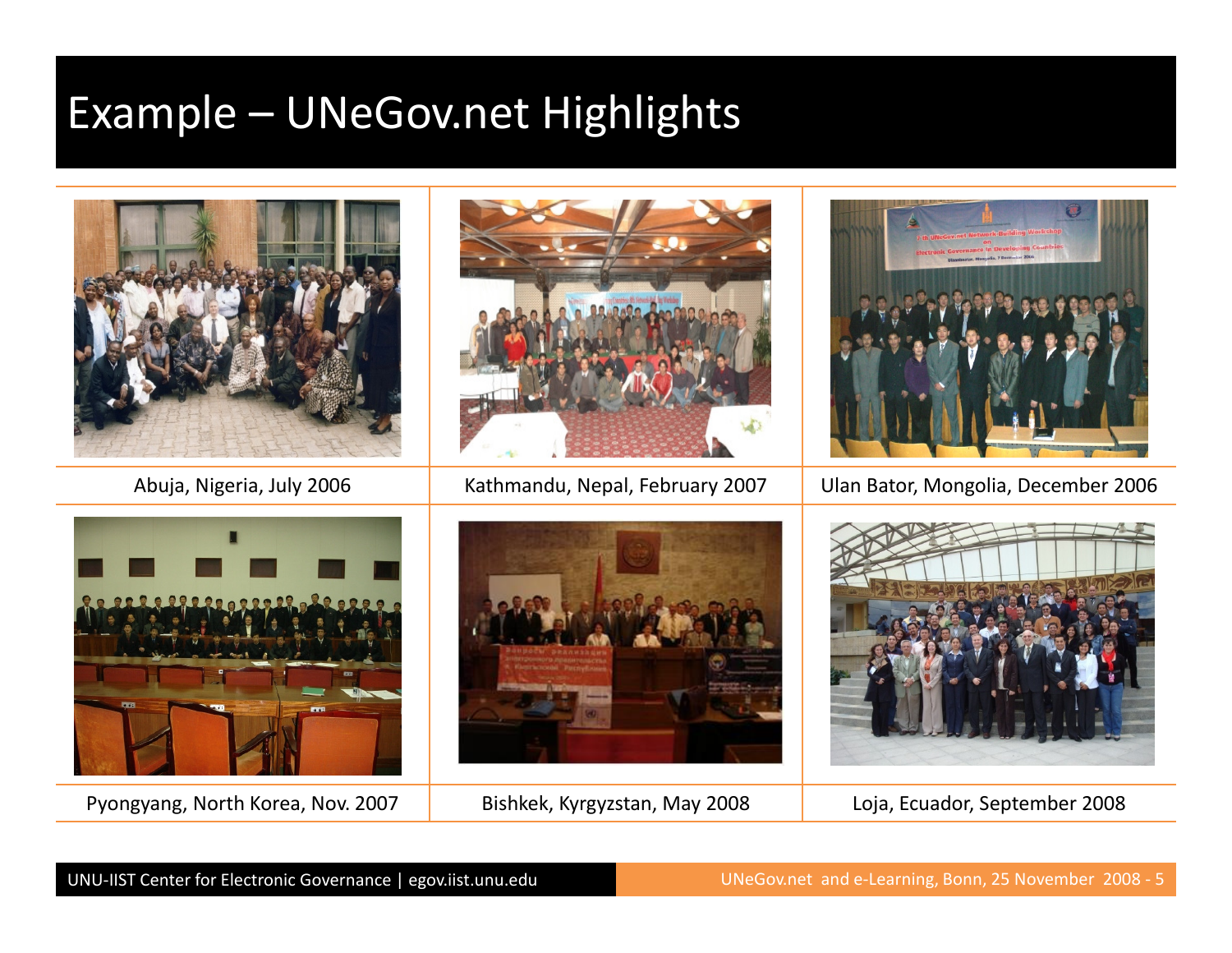# From Community Building to Capacity Development

|          | User Base                             |
|----------|---------------------------------------|
|          | <b>Ready Courseware</b>               |
| 3        | <b>Member Contributions</b>           |
| <b>4</b> | <b>Multi-Stakeholder Interactions</b> |
|          | <b>Participatory Learning</b>         |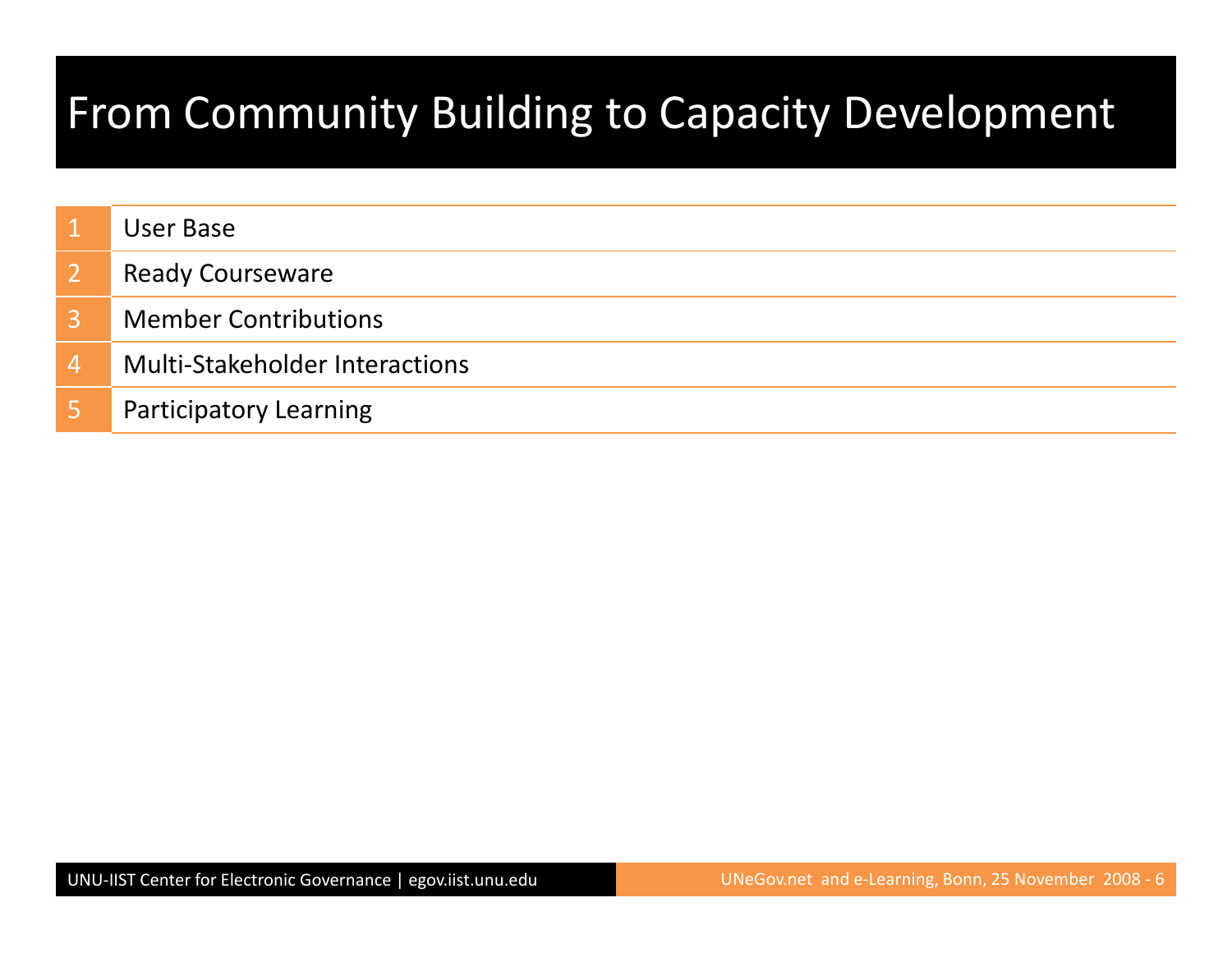#### Case 1 – User Base

A large group of potential recipients and/or contributors to focused capacity development activities.

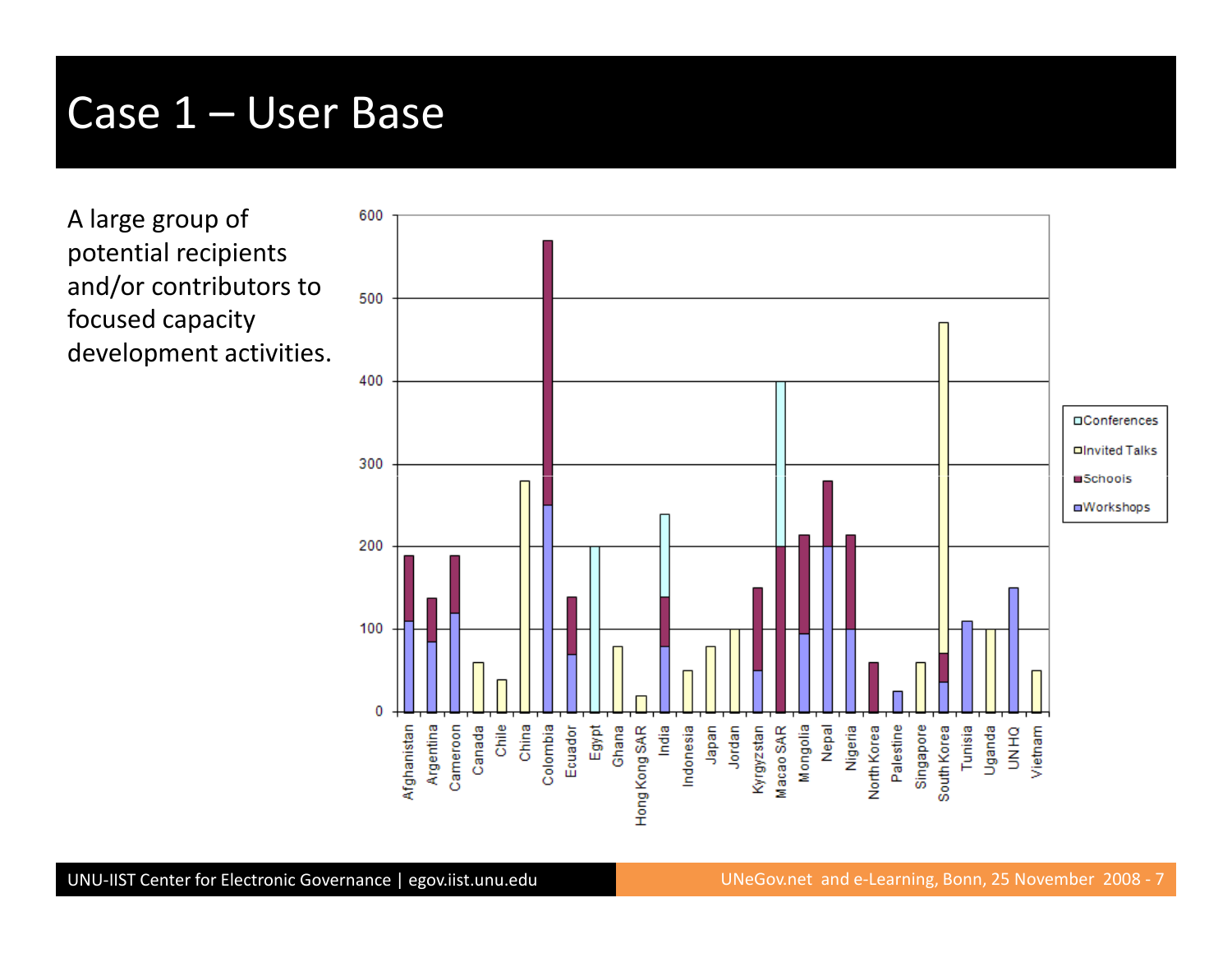### Case 2 – Ready Courseware

A rich portfolio of courses for different groups of stakeholders:

- oGovernment Leaders
- oChange Managers
- $\bigcirc$ Technology Mangers
- oIT Specialists

|  | Introducing e-Government |
|--|--------------------------|
|--|--------------------------|

- 2Strategic Planning for e-Government
- 3Technologies for e-Government
- 4Managing Organizational Change
- 5Managing IT Environment
- 6Best Practices for e-Government
- 7Collaboration for e-Government
- 8Web Services for e-Government
- 9Semantic Interoperability for e-Government
- 10E-Government Through Public-Private Partnerships
- 11Multi-Channel Delivery of Public Services
- 12Workflow and Business Process Reengineering
- 13Measuring Progress for e-Government, etc.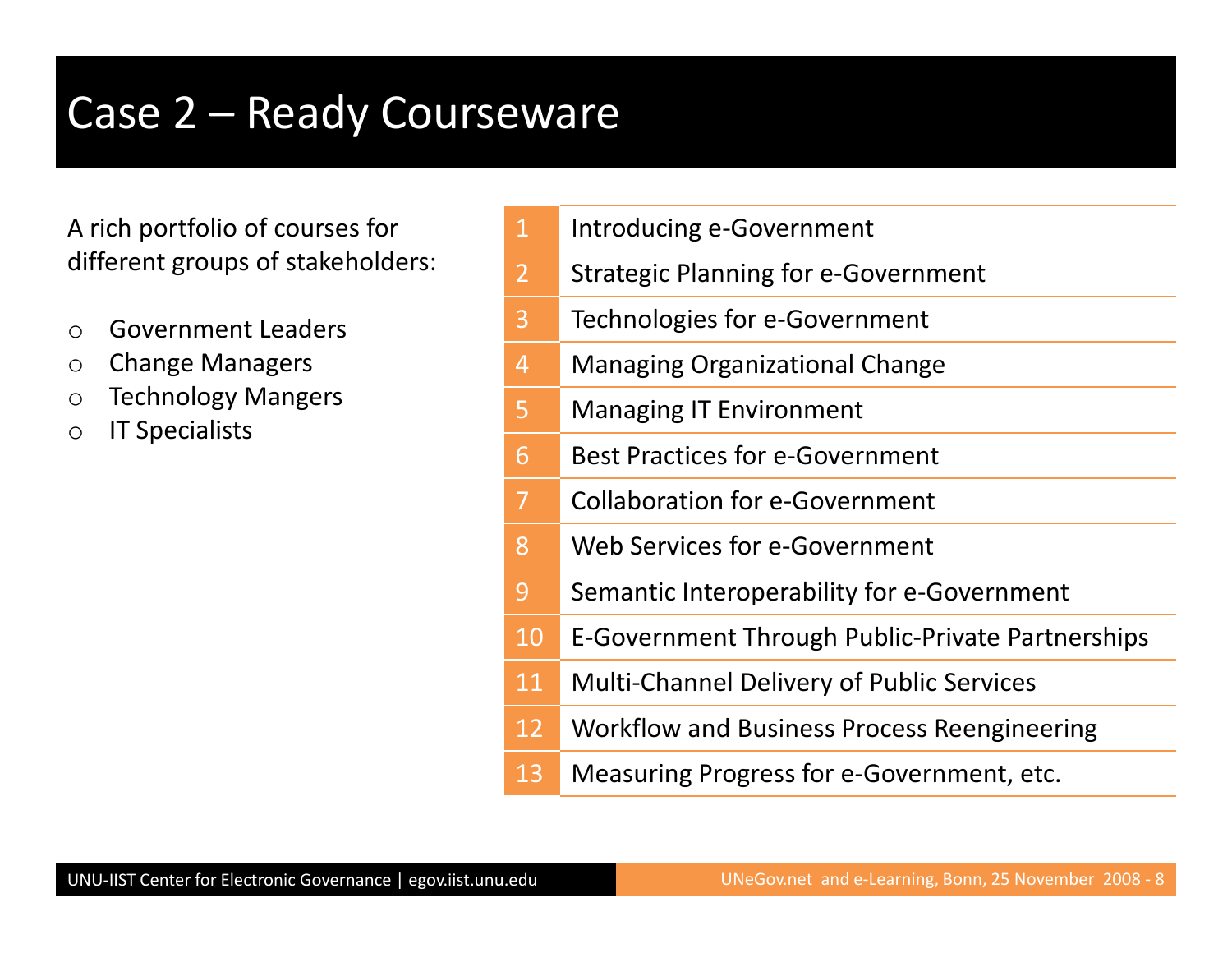### Case 3 – Member Contributions

Engaging members of the community.

- Localization of courses
- 2Translation of courses – Spanish, Russian, Arabic
- 3Organization of workshops, schools and conferences
- 4Presentation of projects, experiences and lessons learnt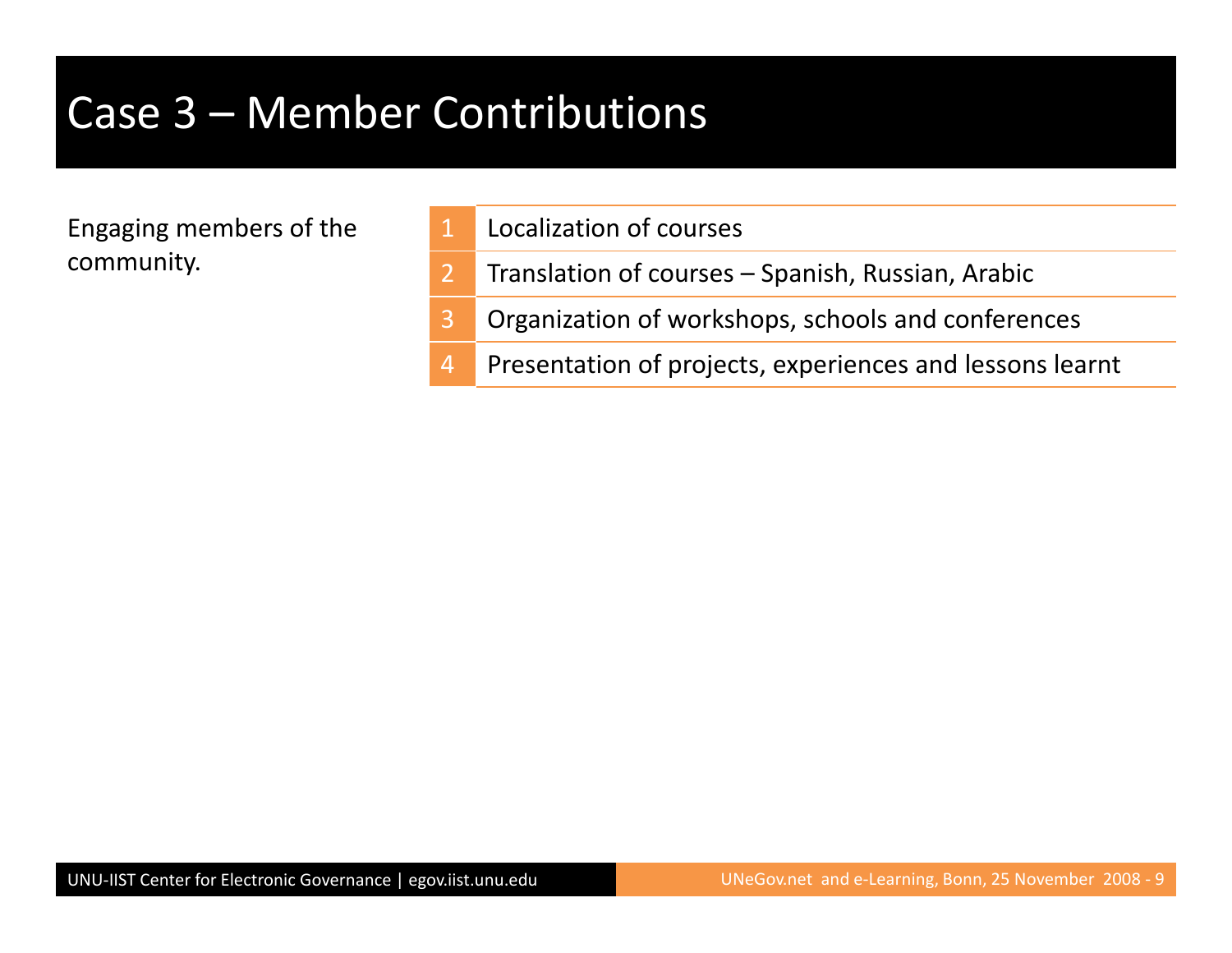### Case 4 – Participatory Learning

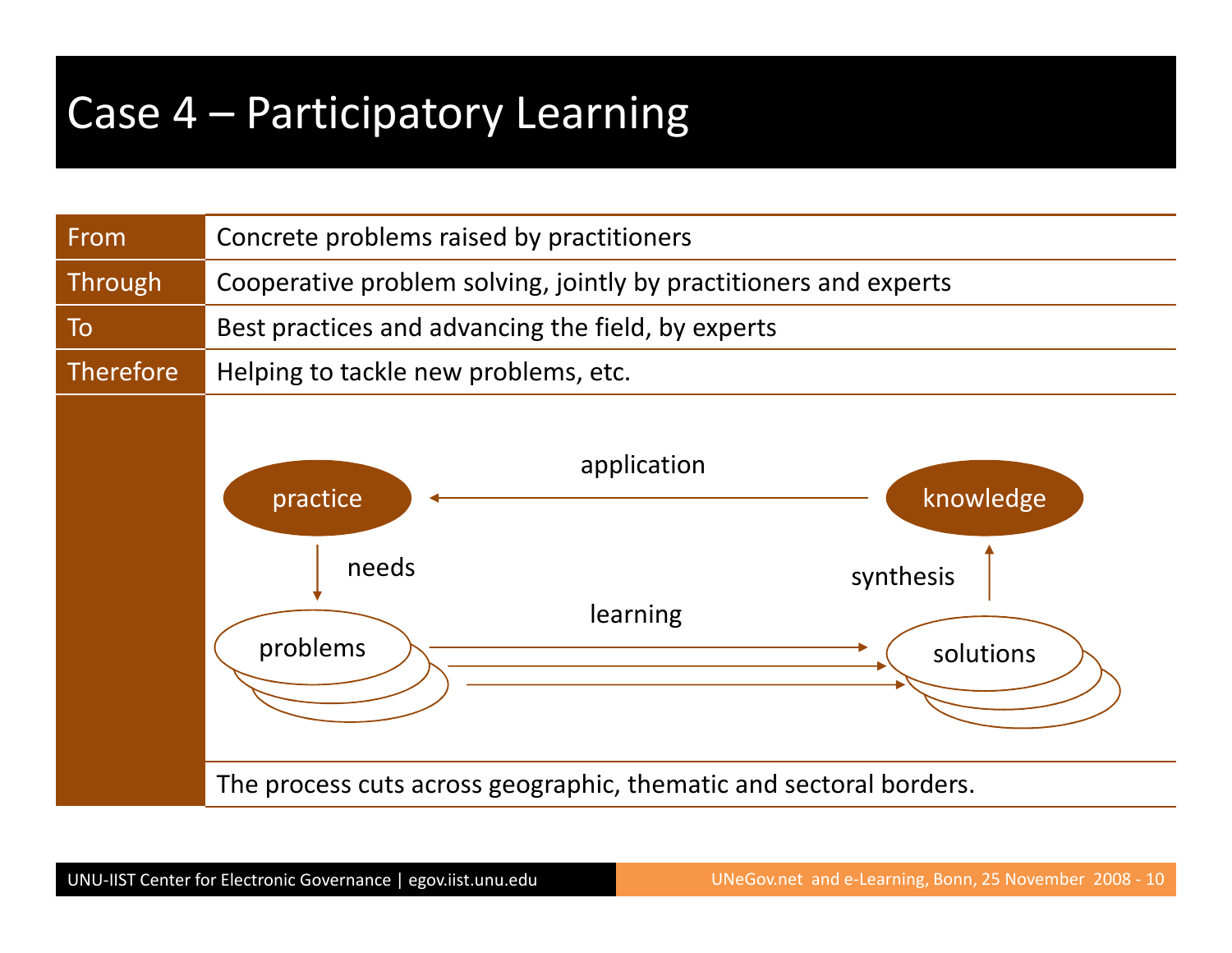### Case 5 – Multi-Channel Delivery

Lightweight Ubiquitous Learning – Technical solution to rigorously prepare learning content and deliver it over multiple electronic and traditional channels.